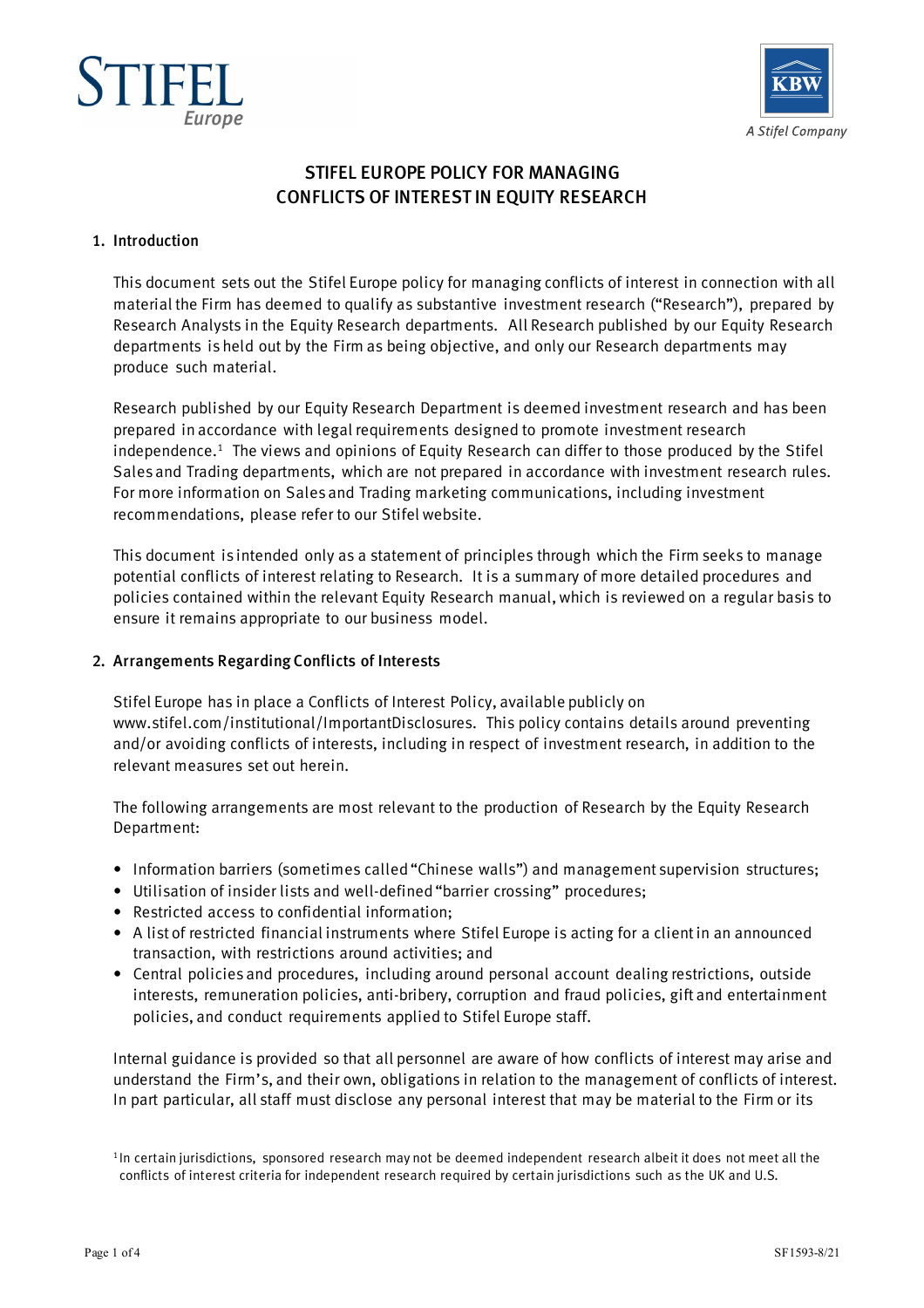clients. Furthermore, individuals are forbidden from offering, soliciting, or accepting any inducement or incentive for the provision of favourable research. If they are offered any such inducement or incentive, they are required to report this internally.

Stifel Europe is required to take reasonable care to ensure that investment recommendations produced by research are objectively presented, and to disclose interests or indicate conflicts of interest.

The Firm has policies and procedures to restrict Research Analysts in trading (for their personal account) in financial instruments they cover, and to ensure that Research Analysts may only hold such financial instruments in circumstances as may be provided by the Firm's policies and procedures or with the express approval of the Compliance Department. In the event that such a holding were deemed to give rise to a potential conflict of interest in connection with any particular piece of Research, the Research Analyst holding would be disclosed accordingly.

Stifel Europe does not permit Research Analysts to write on any issuer, or its financial instruments, if they personally received compensation in the last twelve months from the issuer or on issuers where they are, or a member of their household is, an officer, director, or advisory board member.

Research Analysts are restricted from activities that could prejudice, or appear to prejudice, the independence of their Research but are otherwise free to use their expertise for the benefit of the Firm's investor clients.

# 3. Supervision and Remuneration of Research

Research Analysts' remuneration is determined by Research Management in conjunction with the Firm's senior management. In addition to individual performance, remuneration of Research Analysts is dependent upon the Firm's total revenue, a portion of which is generated by investment banking activities. No part of a Research Analyst's remuneration is directly or indirectly related to the specific recommendations or views expressed by the analyst, nor is it related to any specific investment banking revenues or results, provided however, that compensation may relate to revenues or results of the Firm as a whole. Furthermore, Investment Banking and Sales & Trading personnel may not have any input into remuneration decisions or other decisions regarding the hiring, advancement, discipline, or dismissal of Research Analysts.

Notwithstanding the above, research analysts may receive feedback on their performance from Sales and Trading staff and clients, but the ultimate responsibility for assessment rests with the Head of Research.

All Research Analysts are both supervised by, and report directly to, identified research management ("Research Management"). Neither Research Management nor Research Analysts report to Investment Banking personnel. The Firm's processes and procedures are designed to ensure that persons within the Equity Research departments operate within a corporate governance framework designed to support and safeguard their independence.

### 4. Content, Timetable, and Additional Information

Decisions on coverage, timing, and content of Research are matters for the Research Analyst concerned, together with Research Management. As permitted by relevant laws, regulations, and regulatory agreements, the Firm does allow Research Management to receive input on such decisions from other business areas. Research Management has the exclusive authority to determine whether to initiate, continue, or terminate coverage with respect to issuers or financial instruments. In making coverage decisions, the interest of the Firm's investor clients is paramount.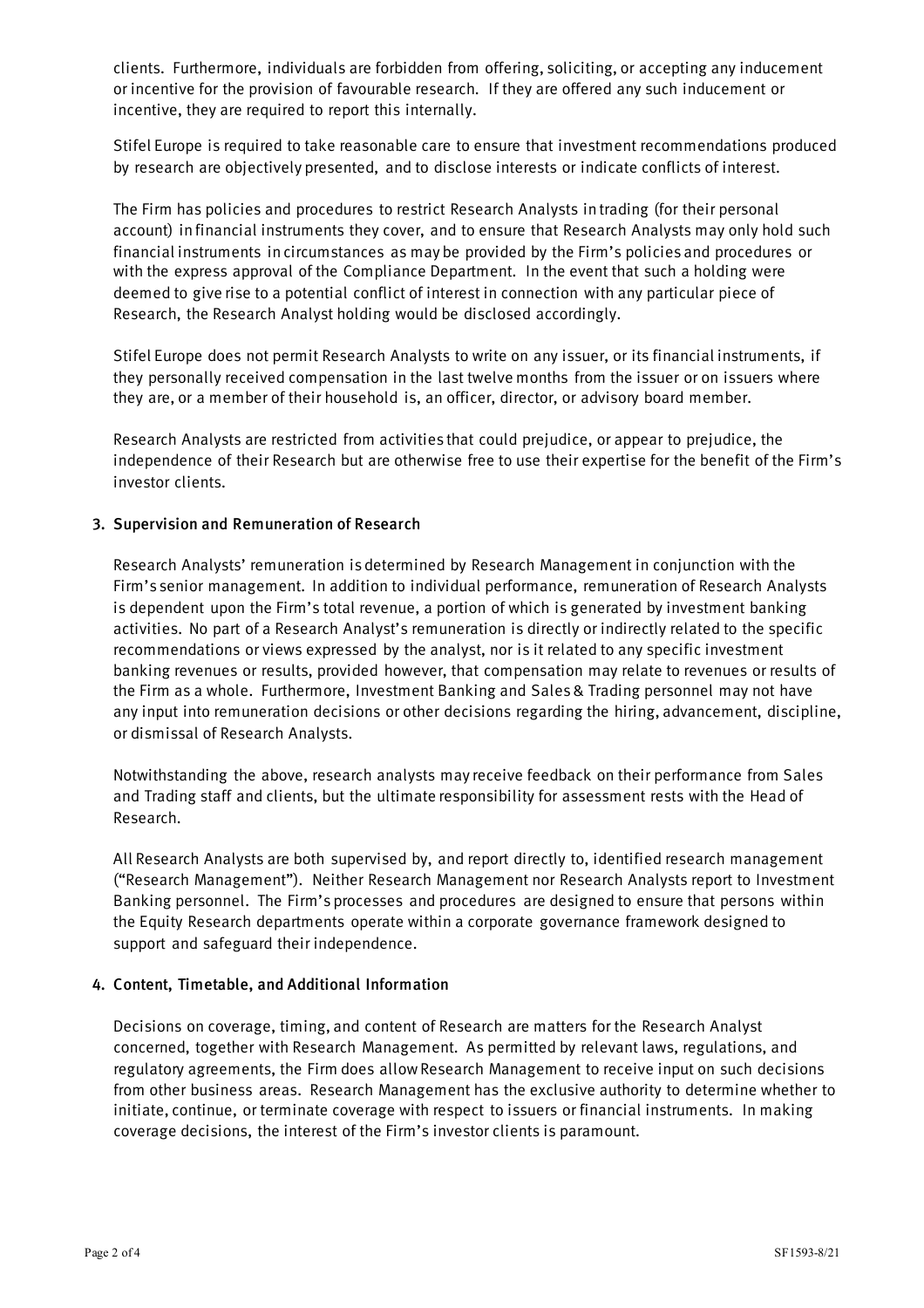Research is not permitted to disclose any proposed or potential direct or indirect investment recommendation to the relevant issuer to which it relates. Further, Research is forbidden from offering, soliciting, or accepting any inducement or incentive for the provision of favourable research. In particular, it is SNEL's policy that the firm will not be party to any agreements with an issuer relating to the production of research.

# 5. Editorial Control

Editorial Control remains with the Research Department. Facts may, however, be reviewed for accuracy by the subject company, subject to approval by the Compliance Department and Research Management as outlined by relevant Firm Research policies. The Firm also operates publication procedures designed to ensure that Research is published to requisite professional standards and in accordance with applicable law, regulation, and internal policies. Such standards include, but are not limited to, the proper verification of facts, the avoidance of inflammatory language, and the proper attribution of sources.

# 6. Inducements and Dissemination

The Firm endeavours to make all reasonable efforts to ensure that written research is fairly disseminated to clients and research recipients, taking care not to disadvantage or discriminate against any clients, and to prevent selective or discriminatory disclosure. Research is not disseminated internally prior to fair dissemination to clients and research recipients.

# 7. Sponsored Research

SEBA and STSA analysts may also produce paid for sponsored research. This is research produced and disseminated by SEBA & STSA under an agreement with an Issuer. The Issuer has no input into the content or recommendation of the report. All opinions, forecasts, or estimates in the reposts are entirely those of the authors only. Payments are credited to the Research department as a whole, and the Analyst does not receive any direct remuneration from the Issuer (refer to Section 3 above for further details on Analyst's remuneration) for this service.

Indeed all principles outlined in this document to ensure analyst independence and to manage potential conflicts of interest also apply to sponsored research reports.

Note that in the UK, the Financial Conduct Authority (FCA) distinguishes between independent and nonindependent research. It is therefore SNEL's policy that it will not be party to any agreements with an Issuer relating to the production of research.

### 8. Scope

In providing a set of principles through which the Firm intends to manage any potential conflicts of interest in connection with Research, the Firm intends that this document should be for guidance only. Accordingly, this document is being provided (to the extent permitted by law) without liability, and the Firm, in publishing this document, makes no representation or warranty as to how it may act in connection with any particular situation or set of circumstances that may arise. This document is not intended to create third‐party rights or duties that would not already exist if the policy had not been made available, nor is it intended to form part of any contract between the Firm and any client.